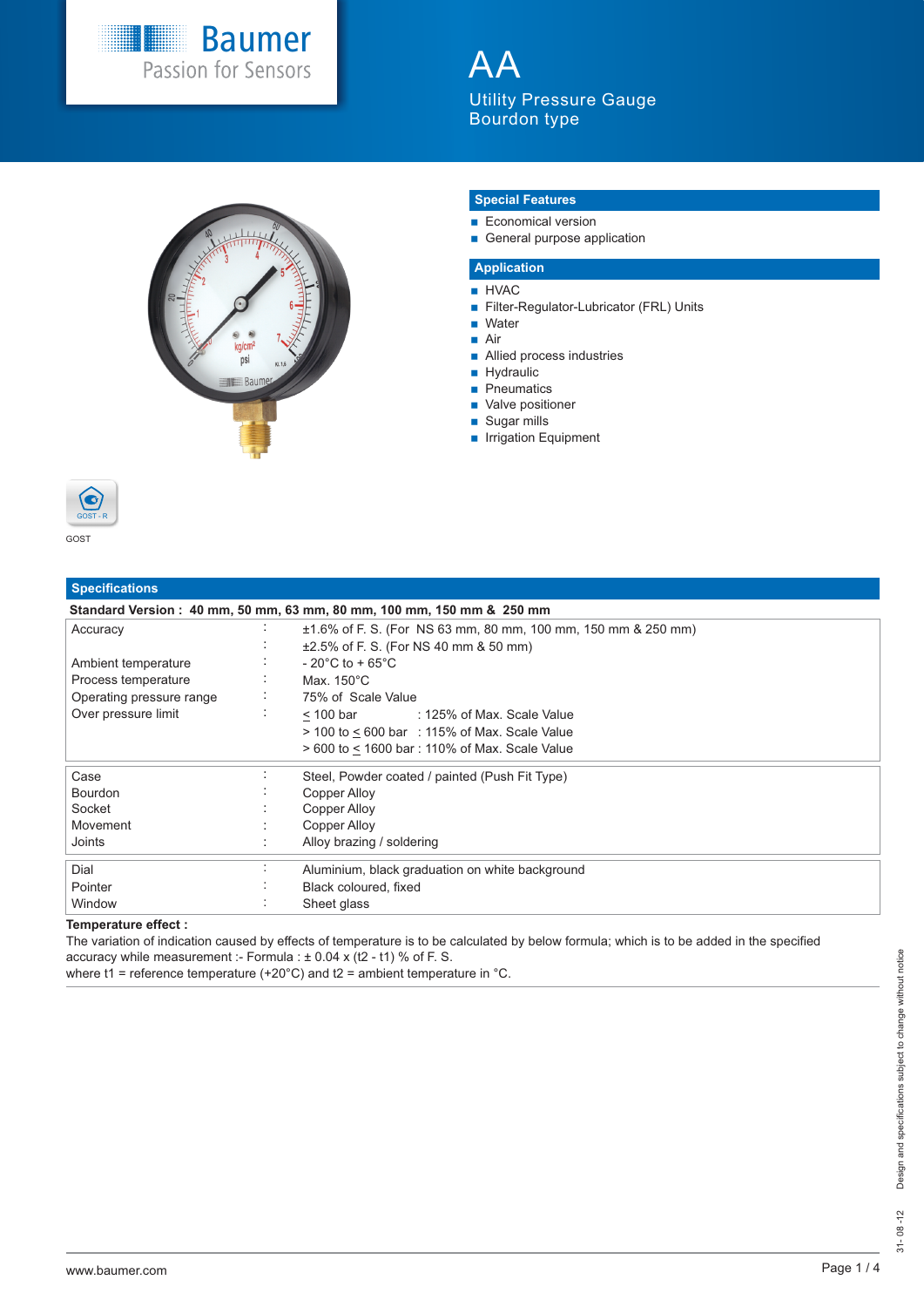

AA Utility Pressure Gauge Bourdon type

**Dimensions - Standard Version**



| <b>NS</b> | А                      | в                  |                 | ØC ØD E |    | М   | s                | ØΝ    | ØU             | ØI | Weight in gram<br>(With Box) |
|-----------|------------------------|--------------------|-----------------|---------|----|-----|------------------|-------|----------------|----|------------------------------|
| 63        | 12 <sup>1</sup>        | 30                 | 63              | 62      | 14 | 80  | 5                | 88    | 76             | 5  | 160.0                        |
| 80        | 12                     | 40                 | 78              | 76      | 14 | 100 | 5                | 115   | 98             | 5  | 250.0                        |
| 100       | 13                     | 36                 | 99 <sup>°</sup> | 97      | 17 | 117 | 1.2 <sub>1</sub> | 132   | 118            | 6  | 405.0                        |
| 150       |                        | 16 47.5 155 154 17 |                 |         |    | 181 | 7                | 195.5 |                |    | 730.0                        |
|           | 250 37.5 55 252 249 22 |                    |                 |         |    | 280 | 8                | 288.5 | $\blacksquare$ |    | 2300.0                       |



|           |                | E    |     |      |    |                              |
|-----------|----------------|------|-----|------|----|------------------------------|
| <b>NS</b> | A              | в    | ØC  | ØD   | Е  | Weight in gram<br>(With Box) |
| 40        | $\overline{7}$ | 24   | 42  | 41   | 11 | 69.0                         |
| 50        | 11             | 29   | 54  | 52   | 14 | 148.0                        |
| 63        | 12             | 29.5 | 67  | 65.5 | 14 | 174.0                        |
| 80        | 12             | 35   | 78  | 76   | 14 | 190.0                        |
| 100       | 13             | 36   | 99  | 97   | 17 | 343.0                        |
| 150       | 16             | 43   | 155 | 154  | 17 | 663.0                        |



| NS A |              | B ØC ØD E                |    | Weight in gram<br>(With Box) |
|------|--------------|--------------------------|----|------------------------------|
| 50   |              | $11 \ 29 \ 54 \ 52 \ 14$ |    | 210.0                        |
| 63   |              | 12 29.5 67 65.5 14       |    | 240.0                        |
| 100  | $13 \mid 36$ | $99 \mid 97$             | 17 | 390.0                        |
| 150  |              | 16 43 155 154 17         |    | 700.0                        |

Notes : • Drawings are not to scale. • All Dimensions are in mm. • NS = Nominal Size.



| NS I | A       | <b>B</b>               |    | ØC ØD E       |    | Weight in gram<br>(With Box) |
|------|---------|------------------------|----|---------------|----|------------------------------|
| 40   |         | 10 26.5 44             |    | $42 \mid 12$  |    | 82.0                         |
| 50   | 10      | - 29                   | 53 | $52 \mid 14$  |    | 101.0                        |
| 63   |         | $12 \mid 29$           | 63 | $62 \mid 14$  |    | 120.0                        |
| 80   | $12 \,$ | -35                    | 78 | 76 14         |    | 195.0                        |
| 100  | 13      | 35                     | 99 | 97            | 17 | 343.0                        |
| 150  | 16      |                        |    | 43 155 154 17 |    | 695.0                        |
|      |         | 250 37.5 51 252 249 22 |    |               |    | 2100.0                       |



| <b>NS</b> | $\mathsf{A}$ | в  |                 |            |    | ØC ØD E ØT | ØU  | ØI                  | Weight in gram<br>(With Box) |
|-----------|--------------|----|-----------------|------------|----|------------|-----|---------------------|------------------------------|
| 50        | 12           | 29 | 54              | 52         | 14 | 90         | 71  | $\overline{\bf{4}}$ | 175.0                        |
| 63        | 12           | 31 | 63              | 62         | 14 | 90         | 76  | 4                   | 210.0                        |
| 100       | 14           | 33 | 99 <sub>1</sub> | 97         | 17 | 134        | 117 | -4                  | 445.0                        |
| 150       | 16           | 37 |                 | 155 154 17 |    | 184        | 170 | 5                   | 581.0                        |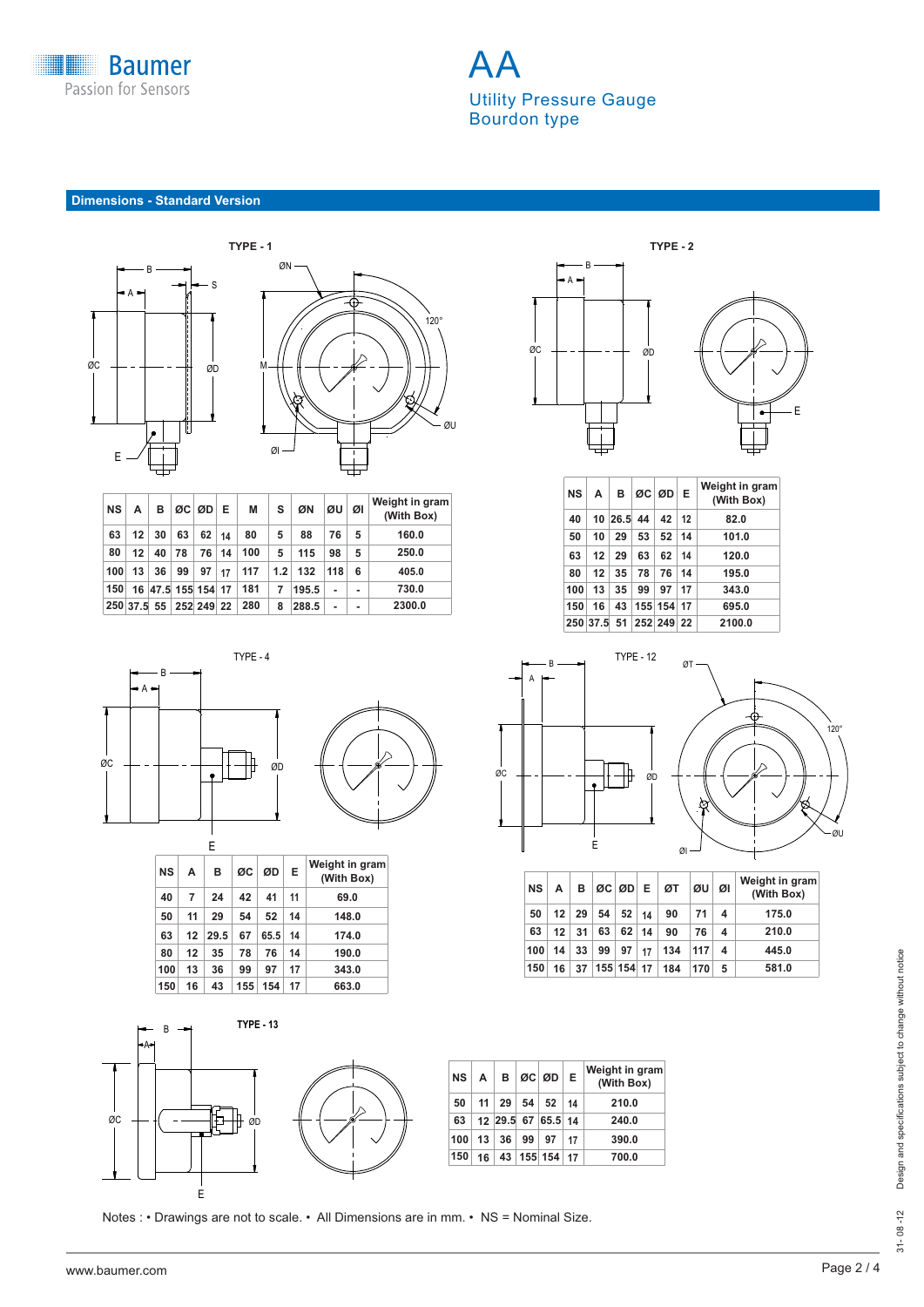

## **Range Table**

Note : We offer National / International Scales like kPa, MPa, bar, psi, kg/cm<sup>2</sup> & Dual Scale like kPa with psi, kPa with bar, bar with psi or equivalent scales as per the requirement can be provided on request.

| Following are the example tables for kg/cm <sup>2</sup> & psi scales |                            |              |          |              |          |              |              |              |
|----------------------------------------------------------------------|----------------------------|--------------|----------|--------------|----------|--------------|--------------|--------------|
| Range with nominal sizes                                             |                            |              |          |              |          |              |              |              |
| <b>Nominal Sizes</b>                                                 |                            | 40           | 50       | 63           | 80       | 100          | 150          | 250          |
| Range (psi with kg/cm <sup>2</sup> )                                 |                            |              |          |              |          |              |              |              |
| Range psi                                                            | Range kg/cm <sup>2</sup>   |              |          |              |          |              |              |              |
| <b>Vacuum</b>                                                        |                            |              |          |              |          |              |              |              |
| -30 inHg / 0                                                         | -760 mmHg / 0              | $\checkmark$ | V        | V            | V        | V            | $\checkmark$ | V            |
| <b>Pressure</b>                                                      |                            |              |          |              |          |              |              |              |
| $0/15$ psi                                                           | $0/1$ kg/cm <sup>2</sup>   | V            | ✓        | V            | V        | $\checkmark$ | V            | ✓            |
| $0/30$ psi                                                           | $0/2$ kg/cm <sup>2</sup>   | V            | V        | V            | V        | $\checkmark$ | V            | V            |
| 0/60 psi                                                             | $0/4$ kg/cm <sup>2</sup>   | V            | V        | V            | V        | $\checkmark$ | V            | V            |
| 0/100 psi                                                            | $0/7$ kg/cm <sup>2</sup>   | V            | V        | V            | V        | $\checkmark$ | $\checkmark$ | V            |
| 0/150 psi                                                            | $0/10$ kg/cm <sup>2</sup>  | V            | V        | V            | V        | V            | V            | V            |
| 0/220 psi                                                            | $0/16$ kg/cm <sup>2</sup>  | X            | V        | V            | V        | V            | V            | ✓            |
| 0/300 psi                                                            | $0/21$ kg/cm <sup>2</sup>  | $\times$     | V        | V            | V        | $\checkmark$ | V            | V            |
| 0/400 psi                                                            | $0/28$ kg/cm <sup>2</sup>  | ×            | V        | V            | V        | $\checkmark$ | V            | V            |
| 0/500 psi                                                            | $0/35$ kg/cm <sup>2</sup>  | $\times$     | V        | V            | V        | $\checkmark$ | $\checkmark$ | V            |
| 0/600 psi                                                            | $0/42$ kg/cm <sup>2</sup>  | X            | V        | V            | V        | V            | V            | V            |
| 0/1000 psi                                                           | $0/70$ kg/cm <sup>2</sup>  | X            | V        | V            | V        | V            | V            | V            |
| 0/1500 psi                                                           | $0/100$ kg/cm <sup>2</sup> | X            | V        | $\checkmark$ | V        | $\checkmark$ | V            | V            |
| 0/2200 psi                                                           | $0/160$ kg/cm <sup>2</sup> | ×            | V        | V            | V        | $\checkmark$ | V            | V            |
| 0/3000 psi                                                           | $0/210$ kg/cm <sup>2</sup> | $\times$     | V        | V            | V        | V            | V            | V            |
| 0/4000 psi                                                           | $0/280$ kg/cm <sup>2</sup> | $\times$     | V        | V            | V        | V            | V            | V            |
| 0/5000 psi                                                           | $0/350$ kg/cm <sup>2</sup> | $\times$     | V        | V            | V        | V            | V            | V            |
| 0/6000 psi                                                           | $0/400$ kg/cm <sup>2</sup> | $\times$     | V        | V            | V        | $\checkmark$ | V            | ✓            |
| Compound                                                             |                            |              |          |              |          |              |              |              |
| - 30 in Hg/15                                                        | $-1/1$ kg/cm <sup>2</sup>  | X            | $\times$ | $\times$     | X        | V            | V            | ✓            |
| - 30 in Hg / 30                                                      | $-1/2$ kg/cm <sup>2</sup>  | $\times$     | $\times$ | $\times$     | $\times$ | V            | V            | V            |
| - 30 in Hg /60                                                       | $-1/4$ kg/cm <sup>2</sup>  | X            | $\times$ | $\times$     | X        | V            | V            | V            |
| - 30 in Hg / 100                                                     | - $1/7$ kg/cm <sup>2</sup> | X            | $\times$ | $\times$     | X        | $\checkmark$ | $\checkmark$ | $\checkmark$ |
| - 30 in Hg / 150                                                     | $-1/10$ kg/cm <sup>2</sup> | $\times$     | $\times$ | $\times$     | $\times$ |              |              |              |
| - 30 in Hg / 200                                                     | $-1/14$ kg/cm <sup>2</sup> | $\times$     | ×        | $\times$     | X        | V            | ✓            | V            |
| - 30 in Hg / 300                                                     | $-1/21$ kg/cm <sup>2</sup> | $\times$     | $\times$ | $\times$     | $\times$ | $\checkmark$ | V            | V            |
| Freon with temperature scale                                         |                            |              |          |              |          |              |              |              |
| Note : For temperature scales, please provide refrigerant name.      |                            |              |          |              |          |              |              |              |
| - 30" Hg / 150 psi                                                   |                            | $\times$     | $\times$ | V            | $\times$ | V            | $\times$     | X            |
| - 30" Hg / 300 psi                                                   |                            | $\times$     | X        | V            | $\times$ | V            | X            | X            |
| 0/300 psi                                                            |                            | $\times$     | X        | V            | ×        | V            | $\times$     | ×            |
| 0/500 psi                                                            |                            | $\times$     | X        | $\checkmark$ | X        | V            | $\times$     | X            |
| Accessories (refer datasheet for complete specifications)            |                            |              |          |              |          |              |              |              |